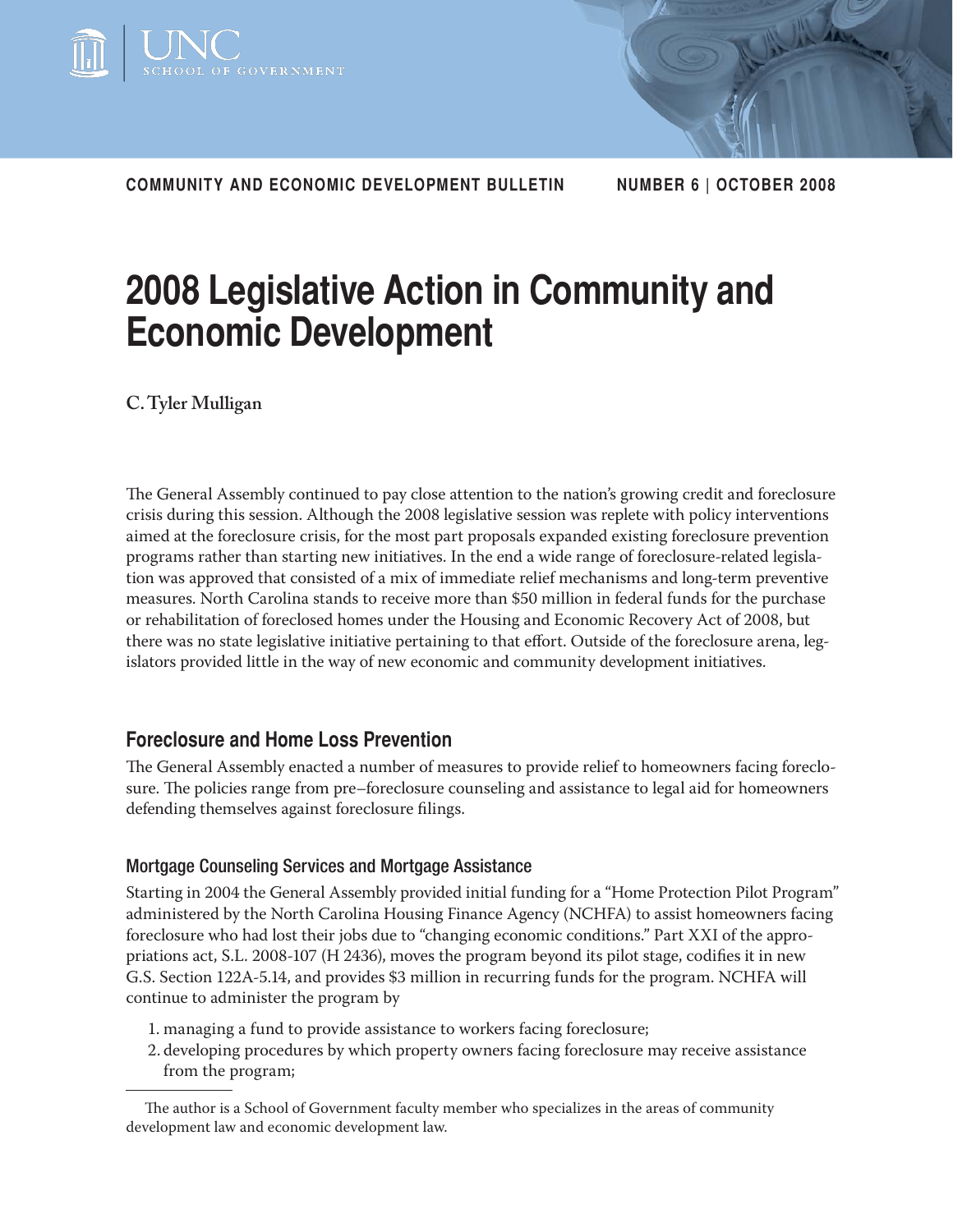- 3. providing loans to property owners (the pilot program offered zero-interest loans in amounts up to \$20,000 to keep a homebuyer's mortgage or mortgage-related loans current for up to eighteen months);
- 4. designating and funding nonprofit counseling agencies to assist in implementing the program and in negotiating with lenders on behalf of unemployed workers; and
- 5. developing "enhanced methods" of notifying workers of available foreclosure mitigation services, counseling agencies, and NCHFA loans.

At least two-thirds of the funds allocated to the program must be used to provide loans to North Carolina workers who have lost their jobs due to "changing economic conditions."

In addition to offering loans, the program offers its applicants temporary protection against foreclosure and related mortgage enforcement actions. For 120 days following the proper filing of an application to the program, applicants are protected from foreclosure and enforcement by lenders of many standard mortgage default rights. If, however, an application to the program is denied, the protection no longer applies with respect to that applicant. The 120-day protection extends to lender actions such as accelerating mortgage maturity, commencing foreclosure or other legal actions to enforce the mortgage obligation, taking possession of security for the mortgage, and accepting a deed in lieu of foreclosure. The grace period provides time for applicants to work with counseling agencies and negotiate with lenders to avoid foreclosure. NCHFA has been tasked with rule-making authority for the statutory program and, to expedite implementation, has received a partial exemption to the rule-making procedures of Article 2A of G.S. Chapter 150B.

In a separate initiative, S.L. 2008-107, as modified by S.L. 2008-226 (H 2623), directs the Commissioner of Banks (COB) to employ \$600,000 of funds available to the State Banking Commission in the 2008–09 fiscal year to make grants to nonprofit housing counseling agencies. The purpose of these grants is to provide counseling and related services to help homeowners avoid home loss and foreclosure. The grants may also be used to provide training for counselors.

#### Pre–foreclosure Notice for Subprime Loans

To complement its efforts to increase available counseling services, the General Assembly established a notification requirement to inform subprime borrowers facing foreclosure of the opportunity to receive counseling. At least forty-five days prior to filing a notice of hearing in a foreclosure proceeding, S.L. 2008-226 requires mortgage servicers (i.e., companies administering mortgage loans on behalf of mortgage lenders) to send written notice by mail to subprime borrowers facing foreclosure, informing them of the availability of counseling resources and providing contact information for at least one approved counseling agency assisting North Carolina borrowers. The notification must also report the past due amounts that have placed the subprime loan in default, enumerate the payments required to bring the loan current, provide contact information for agents of the mortgage lender and mortgage servicer who are "authorized to attempt to work with the borrower to avoid foreclosure," and list the contact information for the consumer complaint section of COB.

Within three days of mailing the pre-foreclosure notice described above, mortgage servicers must file information about the loan and pre–foreclosure notice with the Administrative Office of the Courts (AOC), which is tasked with establishing a database in conjunction with COB to track the information provided. The data is to be used exclusively for the State Home Foreclosure Prevention Project (see "State Home Foreclosure Prevention Project," below).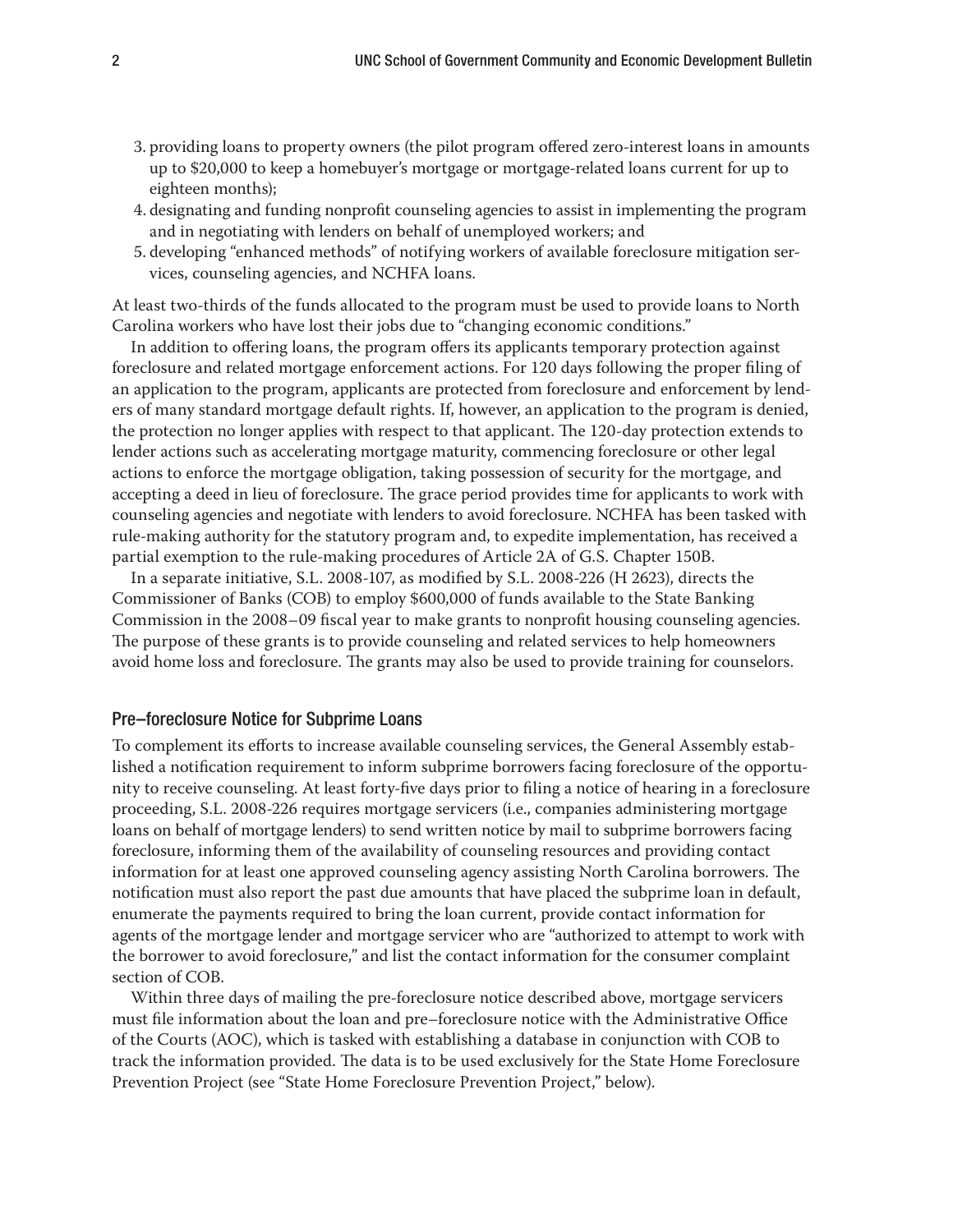Foreclosure notices filed on or after November 15, 2008, must contain a certification that the pre-foreclosure notice to the borrower and the filing with AOC were provided as required. Subprime loans subject to these notification requirements are those that originated after January 1, 2005, but prior to December 31, 2007, and those meeting the definition of a "rate–spread" (i.e., high interest rate) home loan under G.S. 24-1.1 $F(a)(7)$  at interest rates set by the COB. The provisions of S.L. 2008-226 become effective on November 1, 2008, and expire October 31, 2010. Note, however, that the obligation on servicers to provide pre-foreclosure notifications to borrowers will not actually expire at that time, because an identical notice requirement appears in a nonexpiring mandate pursuant to S.L. 2008-228 (H 2463), discussed in "Licensing of Mortgage Servicers and Brokers," below.

#### **State Home Foreclosure Prevention Project**

In S.L. 2008-226 the General Assembly directs COB to use \$400,000 of funds available to the State Banking Commission in the 2008–09 fiscal year to carry out the Emergency Home Foreclosure Reduction Program, a component of which is the State Home Foreclosure Prevention Project (hereinafter "Foreclosure Prevention Project"). As part of the Foreclosure Prevention Project, COB reviews information provided in the pre–foreclosure notice database (see "Pre–foreclosure Notices for Subprime Loans," above) and seeks solutions to avoid foreclosures of subprime loans. In the event that the COB reasonably believes that further efforts by the Foreclosure Prevention Project could avoid foreclosure of a primary residence, COB is empowered to delay the earliest permitted filing date for foreclosure of that residence by up to thirty days. This delay, when combined with the forty-five-day waiting period originally established by mailing the pre–foreclosure notice, can provide up to seventy-five days during which a troubled homeowner can work with a lender to prevent foreclosure. The pre–foreclosure database established for the Foreclosure Prevention Project is to be used exclusively for this program. The database is not considered a public record, and access to the complete database is restricted to AOC and COB.

The emergency authority to delay a foreclosure filing provided by this act becomes effective November 1, 2008, and expires October 31, 2010.

#### Legal Aid for Foreclosure Defense and Home Loss Prevention

The General Assembly appropriated state funds for the specific purpose of providing legal aid to persons facing foreclosure. Section 6.9A of S.L. 2008-107 authorizes \$200,000 in recurring funds to the North Carolina State Bar for the provision of legal assistance to low-income consumers who are facing foreclosure and home loss. Eligible cases involve predatory mortgage lending, mortgage broker and loan services abuses, foreclosure defense, and other legal issues related to foreclosure and home loss. The funds are to be split evenly between two legal aid programs, the Land Loss Prevention Project and the Financial Protection Law Center.

Section 14.9 of S.L. 2008-107 also opens up, for the first time, an existing source of legal aid funding for foreclosure defense, by amending G.S. 7A-474.3(b) to add foreclosure defense and home loss prevention to the list of cases eligible for funds provided to legal aid organizations from court fees assessed on convicted defendants.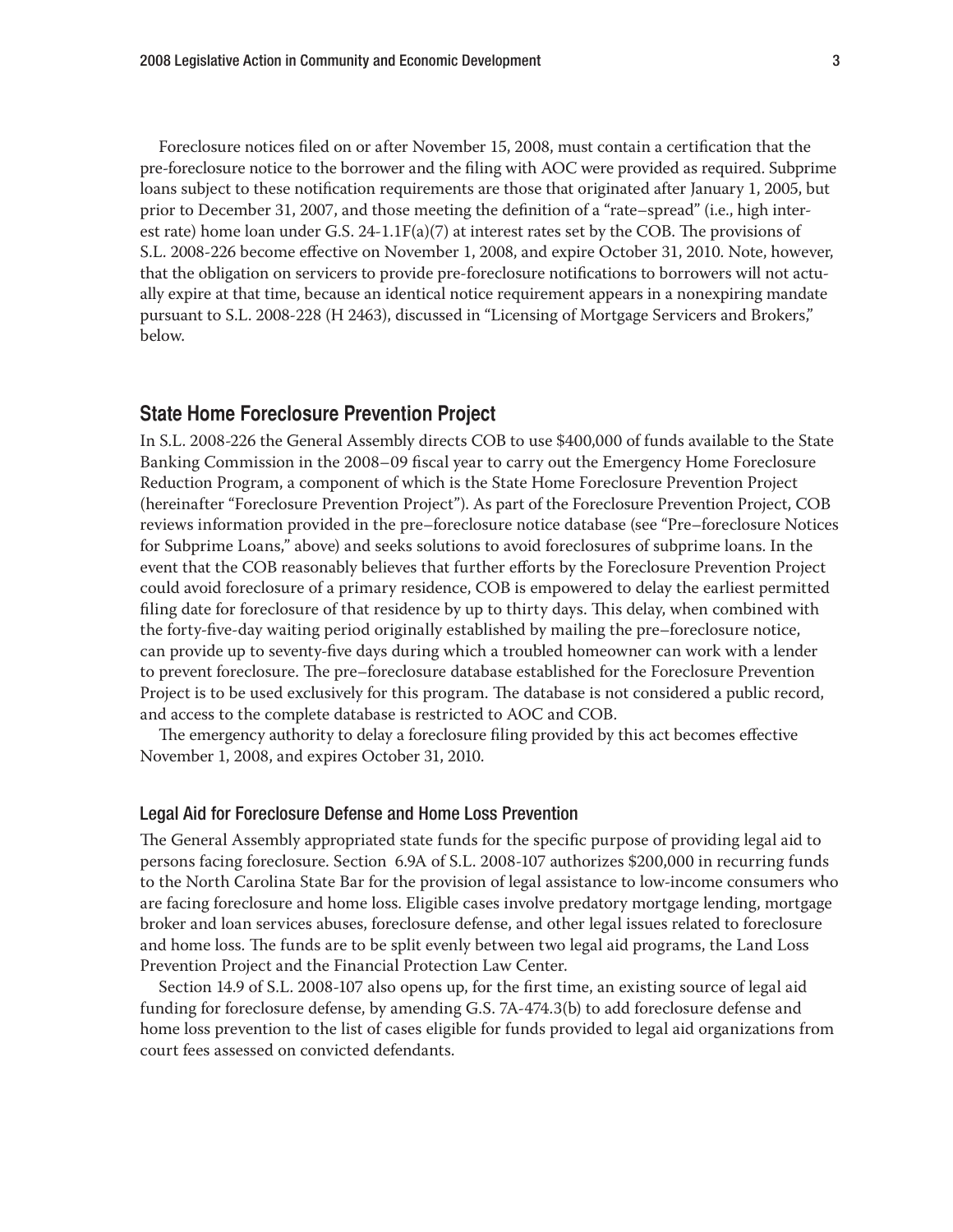# **Regulation of Mortgage Brokers and Servicers**

While the General Assembly took the emergency—and in some cases temporary—measures detailed above, other legislation established or expanded permanent regulation of mortgage brokers and servicers to encourage fair dealing in the mortgage lending business and require additional notifications to North Carolina consumers.

# Mortgage Servicing Fee Notification and Broker Compensation

In 2007 the General Assembly enacted legislation to require mortgage servicers to notify borrowers of any fees assessed against them and to explain the fees clearly. This legislation also required servicers to notify a borrower within ten days in the event that a payment received from the borrower was not credited to the borrower's account. S.L. 2008-227 (H 2188) makes technical corrections to that legislation; clarifies that fee notifications must be mailed to borrowers within thirty days after assessing a fee; and adds some exceptions to the notification requirements, such as situations in which the borrower is already aware of the fee. The act also regulates mortgage broker fees for certain subprime loans. For "rate–spread" home loans defined under G.S. 24-1.1F, lenders are prohibited from providing, and brokers are prohibited from receiving, any compensation that adjusts based upon the terms of the loan. Commissions that adjust based on the size of the loan—as opposed to the terms of the loan—are permitted.

### Licensing of Mortgage Servicers and Brokers

The General Assembly also enacted S.L. 2008-228 to bring mortgage servicers under the umbrella of regulatory and licensing requirements originally designed for mortgage lenders and brokers. Effective January 1, 2009, the legislation folds mortgage servicers into the existing licensing provisions of the Mortgage Lending Act (Article 19A of G.S. Chapter 53). This act tightens some existing license requirements, and it expands the bases under which COB may suspend the license of a mortgage lender, broker, or servicer. Other licensing requirements were designed specifically for servicers. For example, servicers are prohibited from forcing placement of excessive hazard, homeowner's, or flood insurance on mortgaged property. Additionally, at least forty-five days prior to initiating foreclosure, servicers must provide pre–foreclosure notice to delinquent borrowers containing identical information to the S.L. 2008-226 notice described in "Pre–foreclosure Notice for Subprime Loans," above; the important difference being that the pre–foreclosure notice under S.L. 2008-228 is required for all loans, not just subprime loans, and the authority, once effective on January 1, 2009, does not expire. The act also places a reporting requirement on servicers, obligating them, upon request by COB, to provide information on their servicing activities, including foreclosures commenced in North Carolina and details regarding workout arrangements for defaulted loans. Servicers are required to act in good faith to inform borrowers of the nature of any default or delinquency, and they have an affirmative obligation to negotiate with a borrower in default to attempt a loan workout or other resolution to the delinquency, subject to the servicer's duties and obligations under any relevant mortgage servicing contract.

#### Suspension of Foreclosure Proceedings for Material Violations of Law

With reports of illegal or abusive practices by brokers, lenders, and servicers permeating the news, the General Assembly empowered COB under S.L. 2008-228 to take action upon discovery of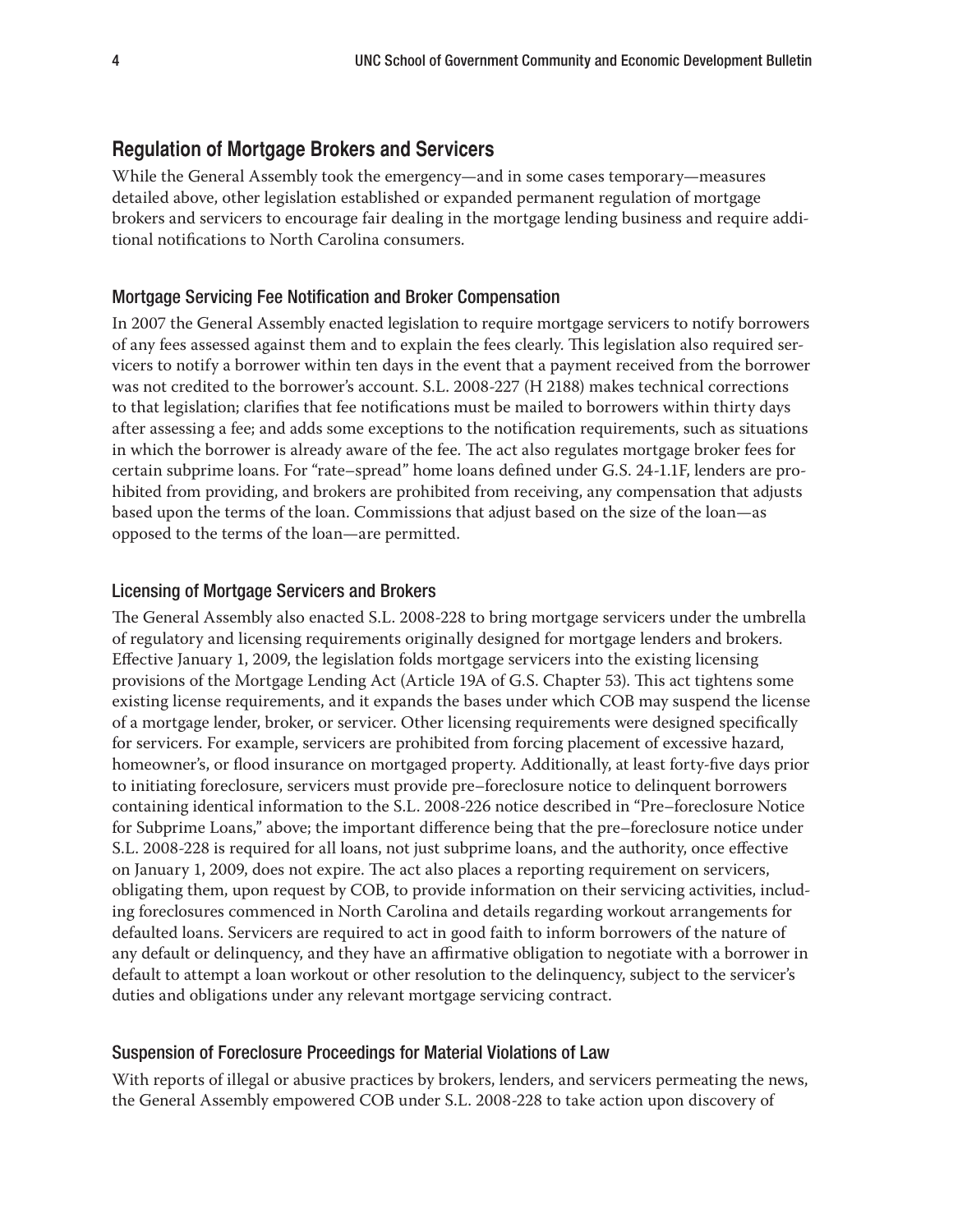illegal activities in mortgage lending. COB may, if there is evidence of a material violation of law in the origination or servicing of a loan being foreclosed, notify the appropriate clerk of superior court of the violation. The clerk must then suspend the relevant foreclosure proceedings for sixty days from the date of notice. Once the violation is cured, however, COB must notify the clerk that the foreclosure may proceed. Unlike COB's emergency authority to delay foreclosure filings by thirty days in connection with the Foreclosure Prevention Project (see "State Home Foreclosure Prevention Project," above), the sixty-day suspension authorized under S.L. 2008-228 becomes effective for foreclosure proceedings filed on or after January 1, 2009, and does not expire.

# **Tax and Grant Incentives**

#### Job Development Investment Grants

The Job Development Investment Grant program provides grants to businesses to foster economic development in the state in accordance with criteria set forth in G.S. 143B-437.52 and by the Economic Investment Committee. The statutory maximum annual liability for grants under the program is \$15 million, but pursuant to S.L. 2008-147 (S 2075), the General Assembly increased the maximum amount for calendar year 2008 to \$25 million.

#### Extension and Expansion of Industry-Targeted Tax Credit Incentives

S.L. 2008-107 includes extensions and expansions for a number of state income tax credit incentive programs as described below. These modifications took effect when the bill became law on July 16, 2008, unless otherwise noted.

- 1. The Research and Development Tax Credit, set to expire on January 1, 2009, pursuant to G.S. 105-129.51(b), is extended to January 1, 2014.
- 2. The sunset of the Low-Income Housing Tax Credit pursuant to G.S. 105-129.45 is extended from January 1, 2010, to January 1, 2015.
- 3. The Mill Rehabilitation Tax Credit (Article 3H of G.S. Chapter 105) previously expired for all mill rehabilitation expenditures incurred on or after January 1, 2011, but S.L. 2008-107 extends the credit to include rehabilitation expenditures for any project for which an application for an "eligibility certification" is submitted to the State Historic Preservation Officer prior to January 1, 2011. These modifications are effective for taxable years beginning on or after January 1, 2008.
- 4. The sunset of the State Ports Tax Credit pursuant to G.S. 105-130.41(d) and 105-151.22(d) is extended from January 1, 2009, to January 1, 2014.
- 5. The sunset of the credit for qualifying expenses of a film production company pursuant to G.S. 105-130.47 and 105-151.29 is extended from January 1, 2010, to January 1, 2014. Additionally, this credit was expanded to include as qualifying expenses: (a) the cost of film production-related insurance coverage and (b) up to \$1 million dollars of compensation paid to an individual, such as an actor, for personal services with respect to a single production. These modifications are effective for taxable years beginning on or after January 1, 2008.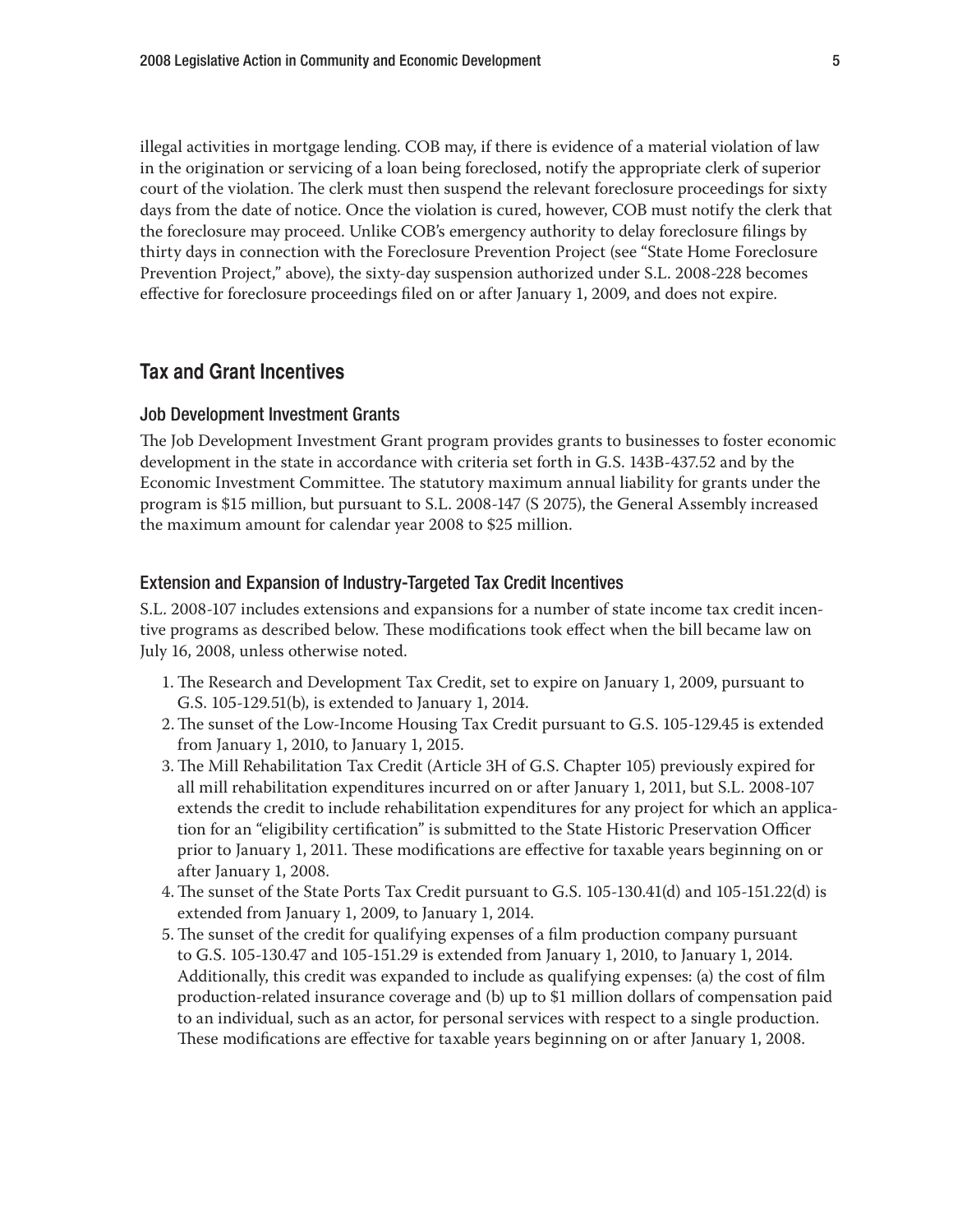## Sales and Use Tax Refund for Solar Electricity Materials Manufacturers

S.L. 2008-118 (H 2438) extends eligibility for a refund of sales and use taxes to manufacturers of "solar electricity generating materials" that make large investments in facilities in the state. The sales and use tax refund, codified at G.S. 105-164.14, permits the owner of an eligible facility to obtain a refund of sales and use taxes paid on certain qualified building materials, supplies, and equipment installed in the initial construction of the facility. Manufacturers of "solar electricity generating materials" qualify for the refund provided that they pay a weekly wage at least equal to 105 percent of the average weekly wage for all insured private employers in either the relevant county or the state, whichever is less.

### Income Tax Deduction for Sale of Manufactured Home Community

Manufactured homes, also known as mobile homes, are one of the most prevalent forms of lowincome housing in North Carolina. It is not uncommon for residents of manufactured homes to own the manufactured home in which they live but not the land on which it sits; rather, the homeowners pay rent to a landlord of a manufactured home community for the privilege of maintaining their home on a plot of land within the community. Unless the owner of a manufactured home also owns the land underneath the home, manufactured homes do not present the owner with any real opportunity for building equity in his or her home. The General Assembly enacted legislation designed to preserve more manufactured home communities and increase the opportunities for owners of manufactured homes to obtain some form of ownership over the land on which their homes sit. Section 28.27 of S.L. 2008-107 provides a state income tax deduction for owners of manufactured home communities who sell the land in a single sale to a group comprised of a majority of the leaseholders in the community or to a nonprofit representing such a group. The tax deduction, which is equal to 5 percent of the gross purchase price of the sale, is effective for taxable years beginning on or after January 1, 2008, and expires for taxable years beginning on or after January 1, 2015.

# **Development Finance**

#### Special Assessments for Critical Infrastructure

For the purpose of financing critical infrastructure, S.L. 2008-165 (H 1770) permits cities and counties to impose special assessments on benefited property, subject to the consent of a percentage of the benefited property owners. The special assessments may be pledged, alone or in conjunction with other revenue sources, to the repayment of revenue bonds issued for the proposed infrastructure project. Critical infrastructure includes the following: sanitary sewer systems, storm sewers and flood control facilities, water systems, public transportation facilities, school facilities, streets, and sidewalks.

#### Rural Development

A lack of public wastewater and water system infrastructure is often faulted for inhibiting development in many rural counties. Since 1994 the North Carolina Rural Economic Development Center, Inc. (hereinafter Rural Center), has been providing water and wastewater infrastructure grants primarily through two programs: the Planning Grants Program, which provides local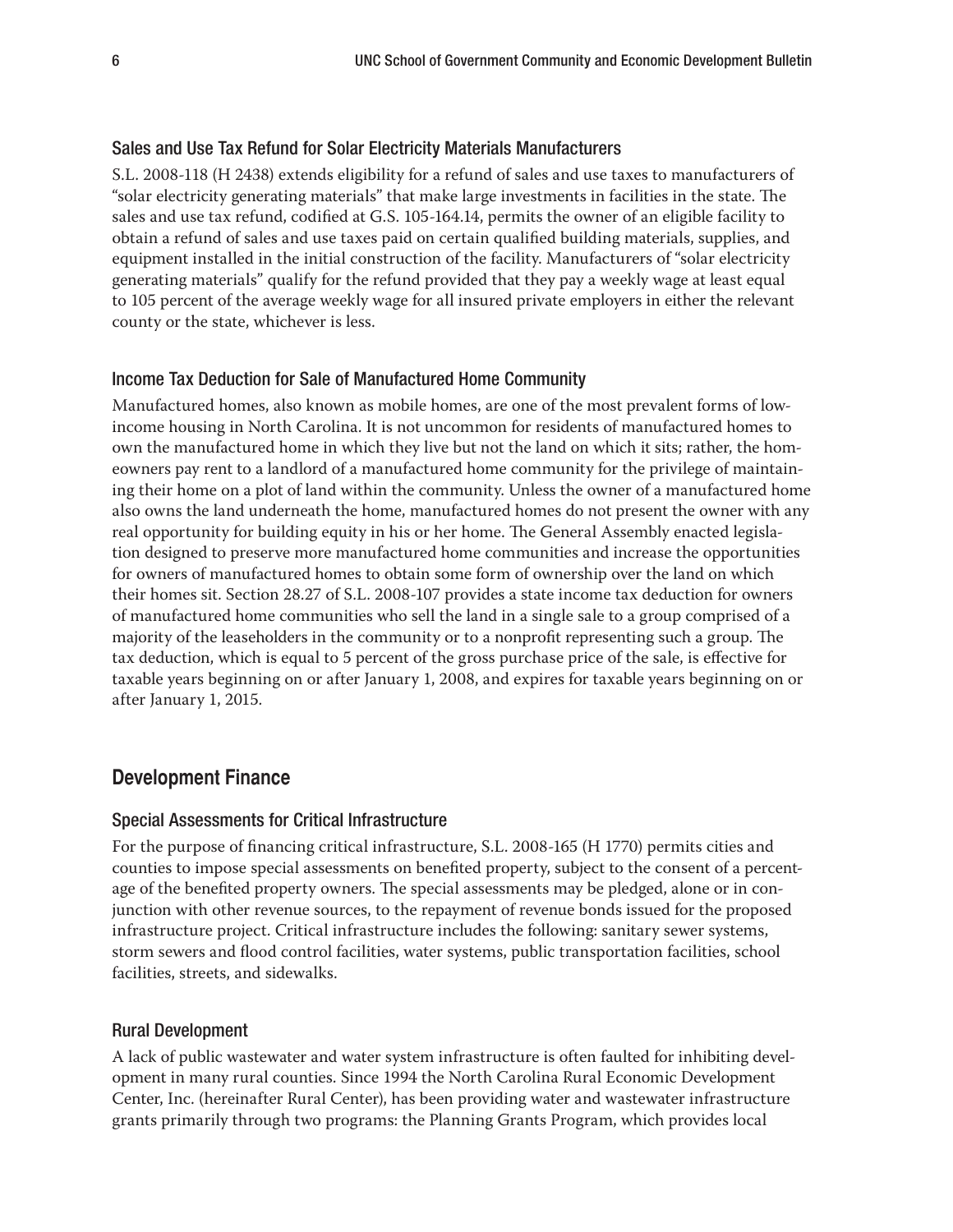governments with funding to undertake planning efforts for water and sewer investments, and the Supplemental Grants Program, which provides funding for making improvements to water and sewer systems. The General Assembly continued its support for these programs in Section 13.8 of S.L. 2008-107 by appropriating almost \$54 million to the Rural Center for the 2008-09 fiscal year. The Rural Center must use the appropriated funds to continue to provide planning grants and supplemental grants in a total amount of \$50 million. The General Assembly placed restrictions on both grant types similar to those instituted in the 2007 appropriations act. Planning grants are limited to \$40,000; supplemental grants are limited to \$500,000 per local government applicant and require a dollar-for-dollar local match. For local governments meeting certain criteria of distress, larger supplemental grants are available with lower matching requirements. Grants are awarded through a competitive process, and up to \$4 million may be awarded to natural gas line projects.

Section 13.9 of S.L. 2008-107 directs the Rural Center to provide grants in the total amount of \$4 million through its Rural Economic Transition Program, which was first established in the 2007 appropriations act. The current appropriation is to be used to make grants primarily for the economic development and revitalization of small towns, with priority going to those towns with populations of less than 10,000 and those located in tier-one development areas as defined in G.S. 143B-437.08. Eligible projects include building reuse and restoration projects leading to job or business creation; brownfield assessment and remediation projects leading to productive reuse; projects to support economic recovery and revitalization in small towns; and innovative local and regional economic development and agriculture diversification projects that spur business activity, job creation, or public or private investment.

#### Wine and Grape Growers

Section 13.6A of S.L. 2008-107 provides \$25,000 per quarter from the excise tax collected on fortified wine to the Department of Commerce. Those funds are to be allocated to the North Carolina Wine and Grape Growers Council for contracting research and development of viticultural and enological practices in North Carolina.

#### **Economic Development Regulation**

#### Multijurisdictional Industrial Parks

Industrial parks located in at least three contiguous counties and created pursuant to an inter– local agreement under G.S. 158-7.4 receive special treatment under G.S. 143B-437.08(h). All parcels of land within the multijurisdictional park, regardless of the county in which a specific parcel is located, receive a tier-one development designation, provided that at least one of the participating counties is a defined tier-one development area. This can result in a clear advantage for property located in such an industrial park, because the tier one designation qualifies the property for the most favorable tax treatment available under a series of state tax credit and grant programs. In order to qualify as a multijurisdictional park and receive the tier one designation, the park must have at least 250 developable acres in each county in which it is located. If a multijurisdictional park is successful over time, however, the land in these parks will be transferred to new corporate owners who will develop the property for private uses. At some point these land transfers to new owners may cause the remaining park acreage in a participating county to drop below the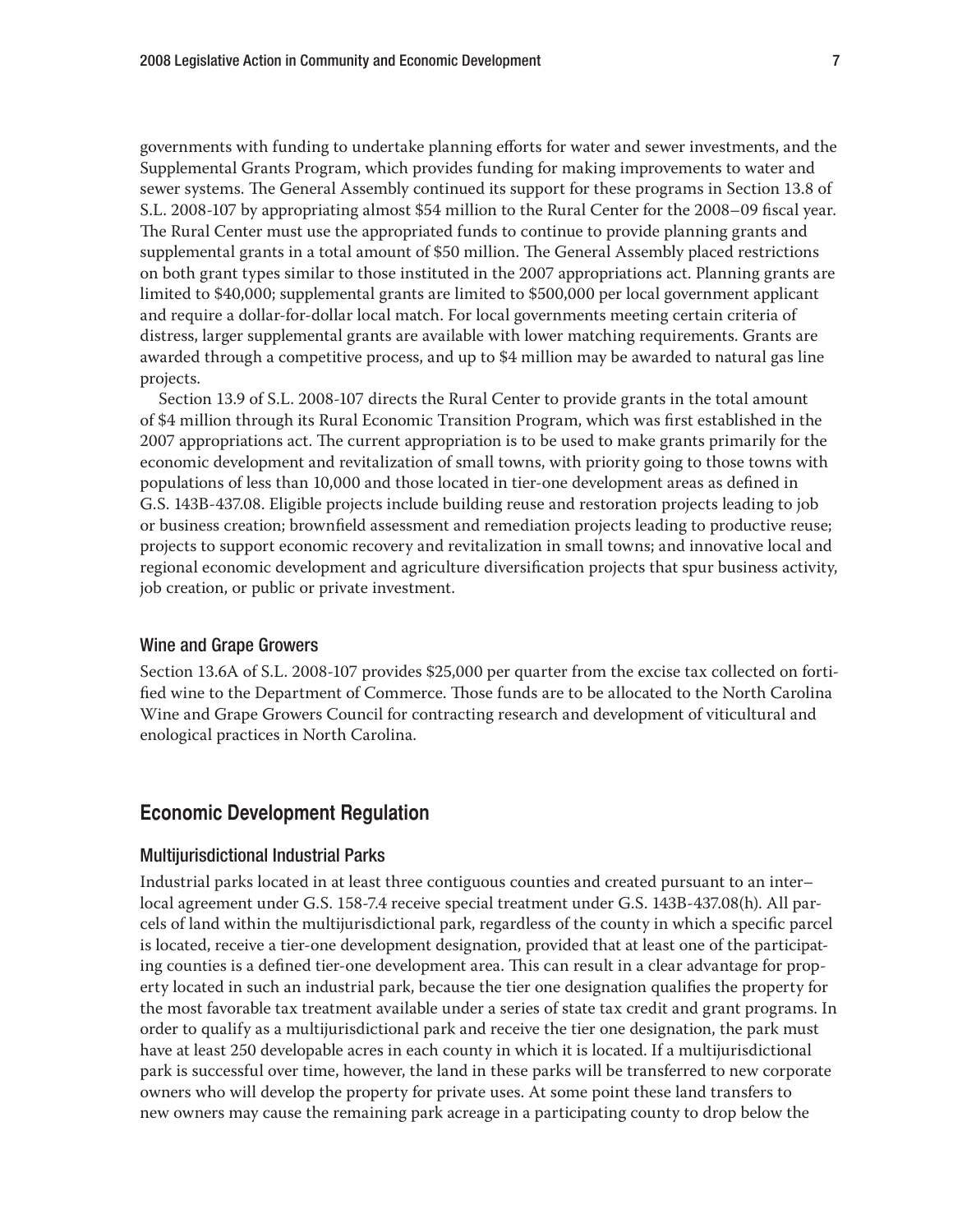required 250 acre threshold, thereby casting doubt on the tier designation assigned to the remaining parcels in the park. The General Assembly settled the question in S.L. 2008-147 by clarifying that a transfer of acreage to a new owner who develops the property for industrial or commercial uses does not affect an industrial park's eligibility to receive the lowest tier designation among the participating counties.

#### **Certified Retirement Communities**

S.L. 2008-188 (S 1627) creates Article 10, Part 2K of G.S. Chapter 143BArticle , called the "North Carolina Certified Retirement Community Program." The purpose of the program is to assist communities in marketing themselves as retirement locations and developing themselves as destinations that would be attractive to retired persons. When the program becomes effective on July 1, 2010, it will be part of the 21st Century Communities Program of the Department of Commerce. The act directs the Department of Commerce to establish criteria for obtaining certification as a North Carolina certified retirement community, and it charges the 21st Century Communities Program with administering the program for qualifying communities and providing assistance related to the designation, such as marketing. Although the program does not become fully effective until 2010, a pilot program with the City of Lumberton became effective October 1, 2008.

#### Disclosures during Incentives Negotiations

H 2512, which would have required businesses seeking incentives to make certain disclosures under oath, failed to make it out of the House Finance Committee. Under the bill a business would have been required to disclose information about other industrial sites it was considering, incentives being offered by other government units or agencies, and incentives for which the business had applied at each site under consideration. Had the bill become law, the disclosures would have been required for businesses applying for state incentive programs such as the Job Development Investment Grants Program and the One North Carolina Fund.

#### Workforce Development

Section 8.7(a) of S.L. 2008-107 consolidates several community college workforce development programs (the Customized Industry Training Program, the New and Expanding Industry Training Program, and the Focused Industry Training Program) into a single program dubbed the Customized Training Program. Funds allocated to the program will not revert at the end of a fiscal year, but rather will remain available to the program until expended. For a business to qualify to receive assistance under the consolidated program, the requirements will be identical to the requirements under the original Customized Industry Training Program, but with one additional requirement: the business must be creating jobs, expanding an existing workforce, or enhancing the productivity and profitability of its operations within North Carolina.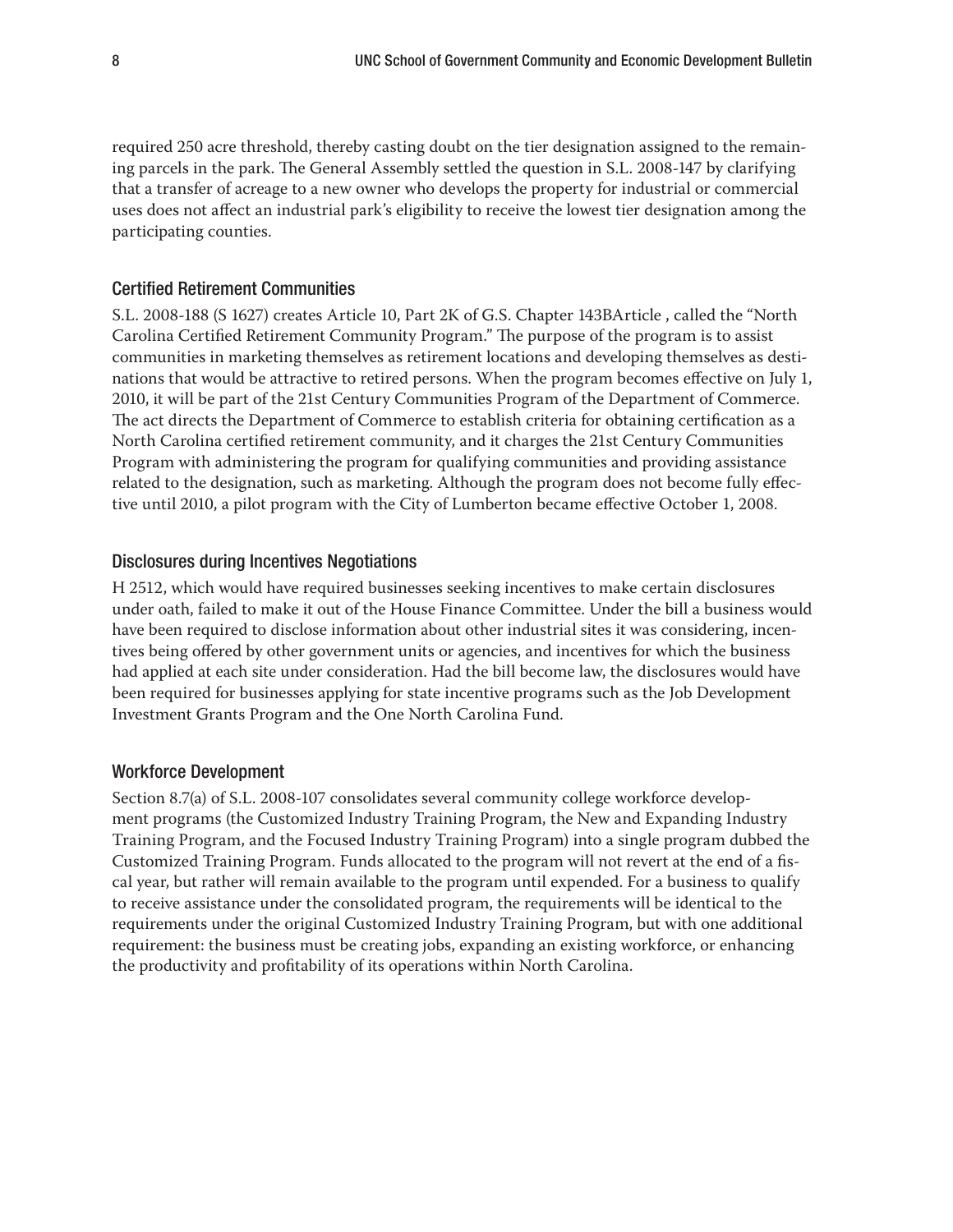### **Affordable Housing Development**

#### Housing Trust Fund and Housing for Disabled Persons

Section 6.9A of S.L. 2008-107 authorizes an additional \$2 million in recurring funds for the North Carolina Housing Trust Fund (hereinafter, "Trust Fund"), a state-funded housing resource administered by the North Carolina Housing Finance Agency for the purpose of providing affordable housing to low-income citizens. The additional amount brings the annual recurring appropriation for the Trust Fund to \$10 million.

In the same section of the act, the General Assembly provides a one-time infusion of \$7 million to the Trust Fund for the provision of additional independent and supportive-living apartments for persons with disabilities. Additionally, the act provides \$1 million in recurring funds to the Department of Health and Human Services for operating cost subsidies for independent and supportive-living apartments for individuals with disabilities.

#### Property Tax Assessment for Low-Income Housing Tax Credit Developments

Housing owned by nonprofit corporations for the benefit of low- and moderate-income households is exempt from property tax under North Carolina law (G.S. 105-278.6), but that benefit is not available for affordable housing owned by business partnerships and limited liability corporations subsidized with federal low-income housing tax credits ("LIHTC"). The General Assembly did, however, take action to ease the property tax burden on LIHTC properties in S.L. 2008-146  $(S. 1878)$ . Effective for taxable years beginning on or after January 1, 2009, the law bestows a special status to low-income housing developments which have received an LIHTC allocation from NCHFA. Assessors must use the income method of valuation for such properties, and they must consider the rent restrictions that apply to a property in determining the income attributable to it. Assessors may not consider LIHTC, nor state low-income housing tax credits received pursuant to G.S. 105-129.42, as income. Prior to enactment, assessors would make income determinations and valuations for these properties based upon rents available at market rates, typically leading to property valuations not reflective of the actual income produced. Some housing advocates expect that the change will result in lower property taxes and improved margins for operating and maintaining these properties.

#### State Low-Income Housing Tax Credit Extended

As already stated above in "Extension and Expansion of Industry-Targeted Tax Credit Incentives," S.L. 2008-107 extends the state's low-income housing tax credit sunset pursuant to G.S. 105-129.45 from January 1, 2010, to January 1, 2015.

#### **Community Development**

#### Community Development Block Grant Allocations

Section 13.5(a) of S.L. 2008-107 allocates \$45 million in community development block grants for the 2009 program year. The money will be allocated in nearly the same proportions as in 2008, with the exception of \$500,000 that was removed from each of the community revitalization and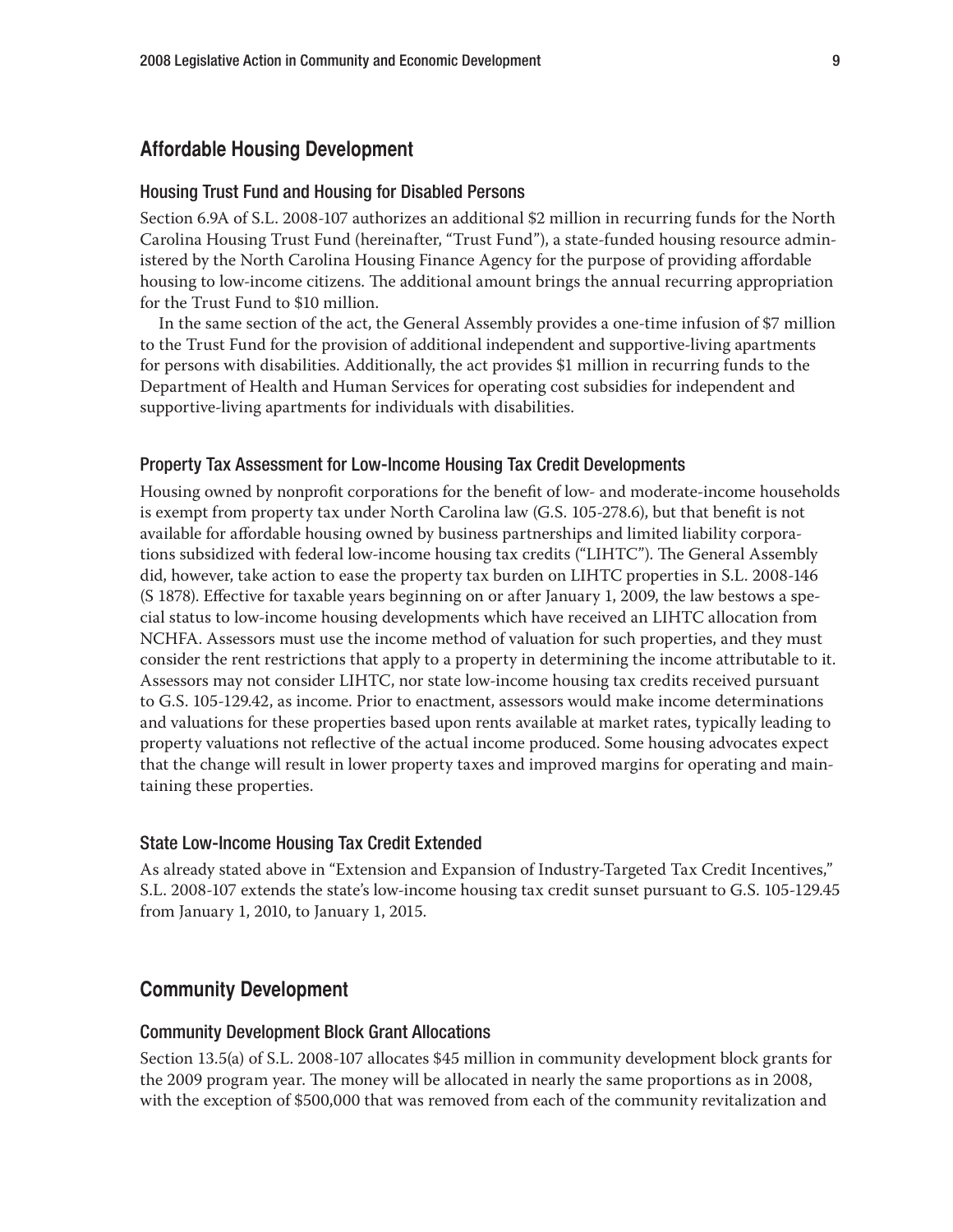the housing development program categories. The resulting combined \$1 million was reallocated to the economic development category. Table 1 shows the final allocation for the 2009 program year.

| <b>Community Development Block Grant</b><br><b>Program Category</b> | <b>Amount Allocated (\$)</b> | <b>Notes</b>                           |
|---------------------------------------------------------------------|------------------------------|----------------------------------------|
| <b>State administration</b>                                         | 1,000,000                    |                                        |
| Urgent needs and contingency                                        | 1,000,000                    |                                        |
| <b>Scattered site housing</b>                                       | 13,200,000                   |                                        |
| <b>Economic development</b>                                         | 8,710,000                    | This is \$1 million more than in 2008. |
| Small business/entrepreneurship                                     | 1,000,000                    |                                        |
| <b>Community revitalization</b>                                     | 13,000,000                   | This is \$500,000 less than in 2008.   |
| State technical assistance                                          | 450,000                      |                                        |
| <b>Housing development</b>                                          | 1,500,000                    | This is \$500,000 less than in 2008.   |
| <b>Infrastructure</b>                                               | 5,140,000                    |                                        |

**Table 1: 2009 Community Development Block Grant Allocations**

#### Cleanup of Abandoned Manufactured Homes

S.L. 2008-136 (H 1134) creates a program to assist counties with planning and managing the identification, deconstruction, recycling, and disposal of abandoned manufactured homes. For counties adopting and implementing a management plan under the act, guidelines for the disposal process are established. The process includes notification and hearing rights for owners of abandoned manufactured homes. In the event that an owner fails to dispose of an abandoned manufactured home after notice and a hearing, a participating county may enter the property to remove and dispose of the abandoned manufactured home. If the owner of the manufactured home is not the owner of the land on which the home is located, then the county may order the land owner to permit entry onto the land for the purpose of carrying out removal and disposal of the manufactured home. A county is then permitted to seek reimbursement from the owner of the manufactured home for the county's unrecovered costs related to the removal and disposal, and it has authority to place liens on the manufactured home owner's property in the county, if any.

The process described above appears to be new, supplemental authority for local governments to manage abandoned manufactured homes without supplanting existing authority. The act is not to be construed to change or limit the existing authority of a county or a municipality to enforce any existing laws or of any person to abate a nuisance, nor does it limit county or municipal authority under the statutes governing planning and regulation of development.

Grants to reimburse counties for expenses incurred under the program are made available out of the Solid Waste Management Trust Fund by application to the Department of Environment and Natural Resources (DENR). Grants may not exceed \$1,000 for each abandoned manufactured home disposed through the program, but a matching grant for costs above \$1,000 per unit may be available to counties designated as tier-one or tier-two development areas. Additionally, to encourage development of management plans, a county in a tier-one or tier-two development area may request a planning grant of up to \$2,500 out of the Solid Waste Management Trust Fund.